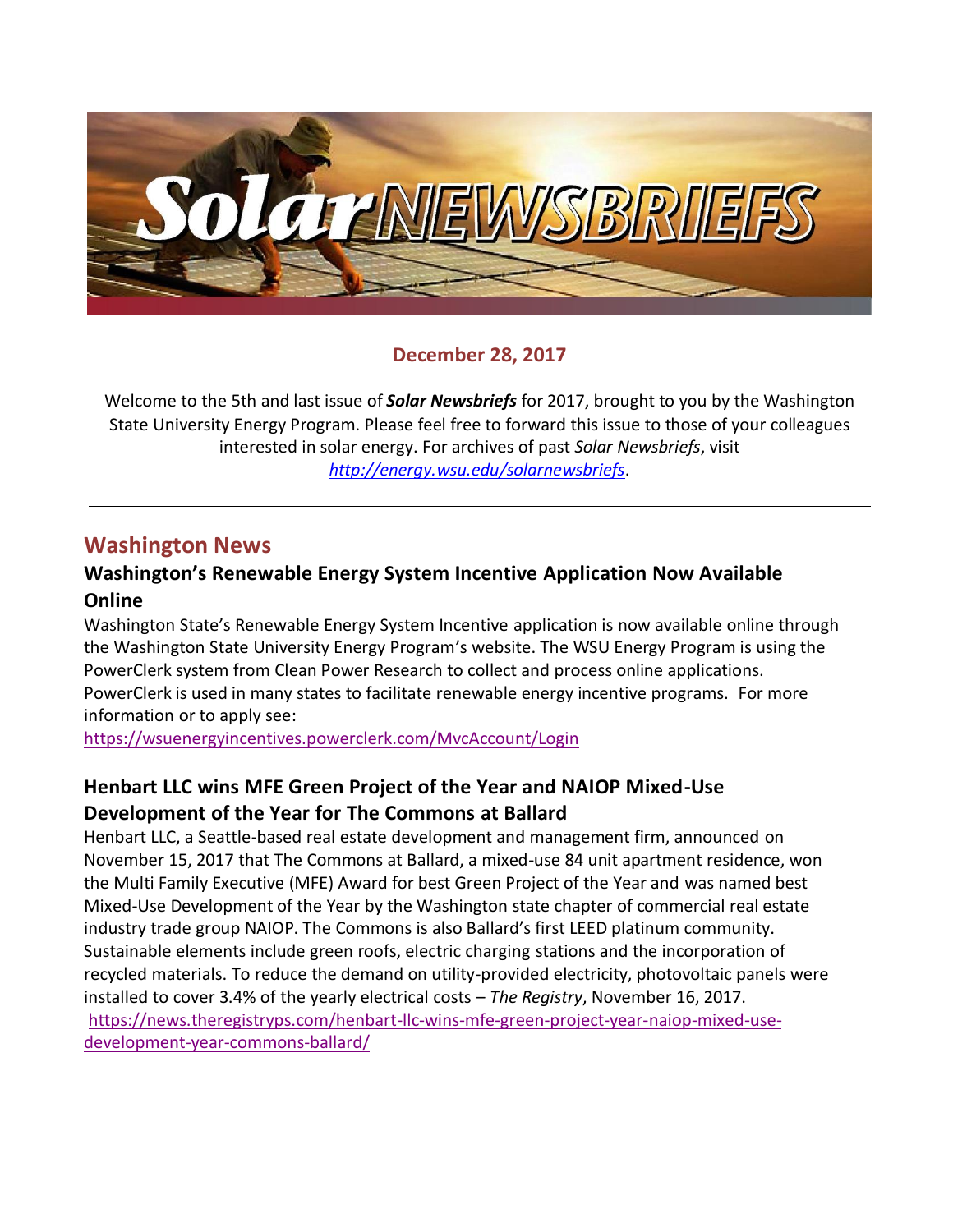# **National News**

### **The Energy 202: Solar Power is Forging Ahead, even if President Trump Doesn't Talk About It**

You may have missed the fact that on December 11, 2017 two major solar power plants, with a combined generating capacity of 179 megawatts, [shifted into commercial operation](https://www.edf-re.com/commissioning-event-celebrates-operation-179-megawatt-switch-station-1-switch-station-2-solar-projects-apex-nevada/) on Bureau of Land Management property in southern Nevada. It's totally understandable, since the Interior Department didn't even issue a news release (although its Nevada state director did show up for the formal opening ceremony, and provide a quote for a solar firm's publicity package) – See *The Washington Post*, December 18, 2017:

[https://www.washingtonpost.com/news/powerpost/paloma/the-energy-202/2017/12/18/the](https://www.washingtonpost.com/news/powerpost/paloma/the-energy-202/2017/12/18/the-energy-202-solar-power-is-forging-ahead-even-if-trump-doesn-t-talk-about-it/5a36f67730fb0469e883fc31/?utm_term=.0bfc0902b6a1)[energy-202-solar-power-is-forging-ahead-even-if-trump-doesn-t-talk-about](https://www.washingtonpost.com/news/powerpost/paloma/the-energy-202/2017/12/18/the-energy-202-solar-power-is-forging-ahead-even-if-trump-doesn-t-talk-about-it/5a36f67730fb0469e883fc31/?utm_term=.0bfc0902b6a1)[it/5a36f67730fb0469e883fc31/?utm\\_term=.0bfc0902b6a1](https://www.washingtonpost.com/news/powerpost/paloma/the-energy-202/2017/12/18/the-energy-202-solar-power-is-forging-ahead-even-if-trump-doesn-t-talk-about-it/5a36f67730fb0469e883fc31/?utm_term=.0bfc0902b6a1)

#### **Energy Department Awards \$12M to Boost Solar**

The U.S. Department of Energy (DOE) has [announced](https://energy.gov/articles/department-energy-announces-12-million-advance-early-stage-solar-research) \$12 million in new funding for eight projects to advance predictive modeling capabilities for solar generation. The DOE says these models will lead to more accurate forecasts of solar generation levels, enabling utilities to better manage the variability and uncertainty of solar power and improve grid reliability – see *Solar Industry*, December 20, 2017:

<https://solarindustrymag.com/energy-department-awards-12m-boost-solar-forecasting>

# **Legislation**

### **President Trump Signs Tax Bill with Solar ITC Intact**

On Friday, President Donald Trump [signed](https://www.whitehouse.gov/briefings-statements/remarks-president-trump-signing-h-r-1-tax-cuts-jobs-bill-act-h-r-1370/) into law the comprehensive GOP tax reform bill, an overhaul of the federal tax code that left the U.S. solar industry largely unscathed. Congress approved the legislation along party lines earlier last week, and President Trump signed the bill in the Oval Office after citing pressure from the media to meet a self-imposed Christmas deadline. To read more see *Solar Industry Magazine* for December 26, 2017:

[https://solarindustrymag.com/president-trump-signs-tax-bill-solar-itc-](https://solarindustrymag.com/president-trump-signs-tax-bill-solar-itc-intact?utm_medium=email&utm_source=LNH+12-27-2017&utm_campaign=SI+Latest+News+Headlines)

[intact?utm\\_medium=email&utm\\_source=LNH+12-27-](https://solarindustrymag.com/president-trump-signs-tax-bill-solar-itc-intact?utm_medium=email&utm_source=LNH+12-27-2017&utm_campaign=SI+Latest+News+Headlines)

[2017&utm\\_campaign=SI+Latest+News+Headlines](https://solarindustrymag.com/president-trump-signs-tax-bill-solar-itc-intact?utm_medium=email&utm_source=LNH+12-27-2017&utm_campaign=SI+Latest+News+Headlines)

## **Residential Solar Improvements**

### **Looking to cut energy costs? Let the sun heat your water**

Solar water heaters are a cost-effective and energy-efficient way to generate hot water for your home. To learn more about heating your water with solar see the following article published in the *Seattle Times , NW Homes section* for December 22, 2017:

[https://www.seattletimes.com/nwshowcase/nwhomes/looking-to-cut-energy-costs-let-the-sun](https://www.seattletimes.com/nwshowcase/nwhomes/looking-to-cut-energy-costs-let-the-sun-heat-your-water/)[heat-your-water/](https://www.seattletimes.com/nwshowcase/nwhomes/looking-to-cut-energy-costs-let-the-sun-heat-your-water/)